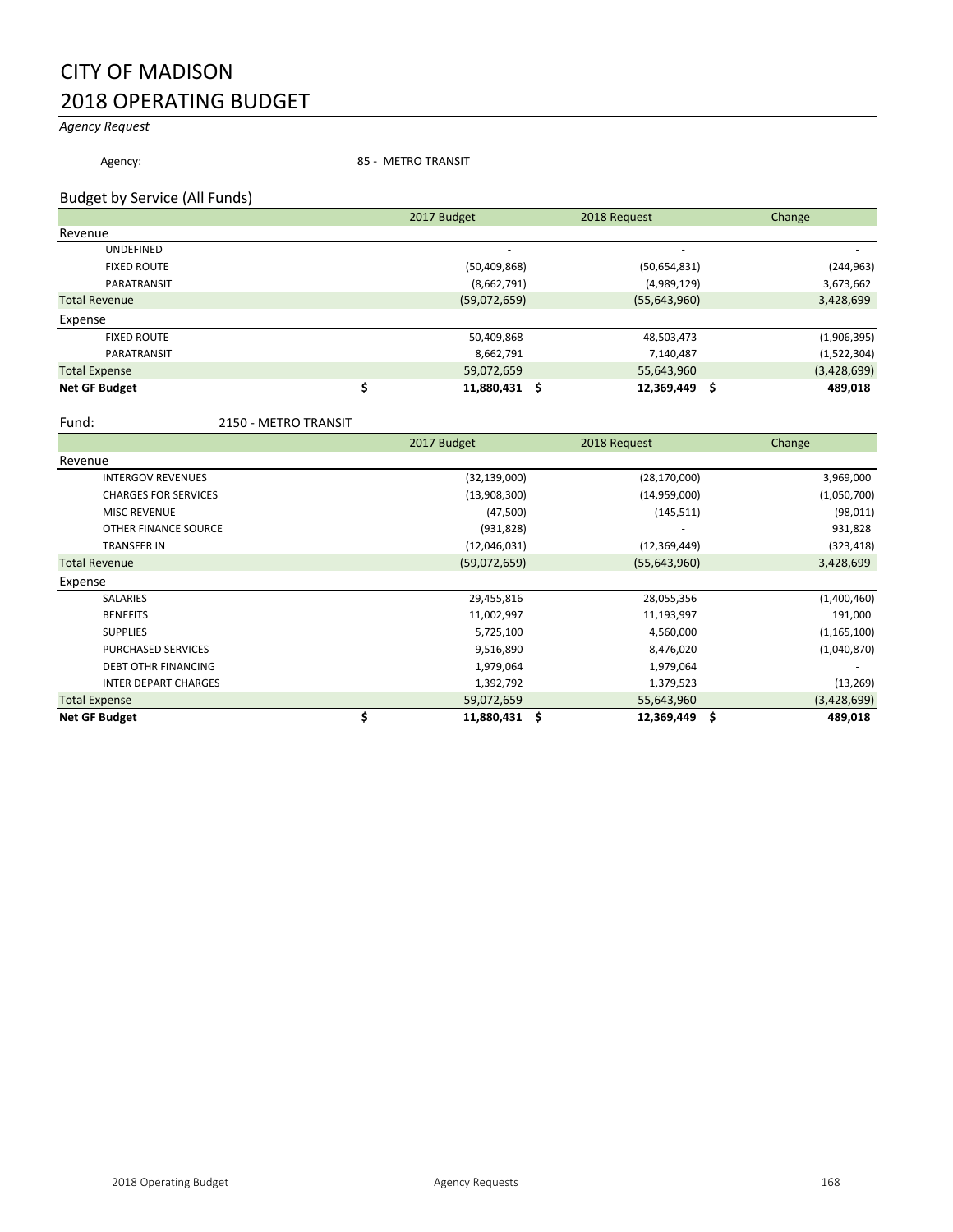## CITY OF MADISON 2018 OPERATING BUDGET

### *Agency Request*

Agency: 35 - METRO TRANSIT Position Summary by FTE

| <b>OSILIOII JUITIIIIUI y DYTTLE</b> | 2017 Budget | 2018 Request | Change |
|-------------------------------------|-------------|--------------|--------|
| TRANS ADV/SALES ASSO                | 1.00        | 1.00         |        |
| TRANS GENERAL MGR                   | 1.00        | 1.00         |        |
| <b>TRANS BUS CLEANER</b>            | 3.00        | 3.00         |        |
| TRANS CLASS A MECH                  | 13.00       | 13.00        |        |
| TRANS CLASS B MECH                  | 15.00       | 15.00        |        |
| TRANS CLASS C MECH                  | 18.00       | 18.00        |        |
| TRANS GARAGE DISPAT                 | 1.00        | 1.00         |        |
| <b>TRANS JANITOR</b>                | 2.00        | 2.00         |        |
| TRANS MECH LEAD                     | 1.00        | 1.00         |        |
| <b>TRANS OPERATOR</b>               | 313.00      | 313.00       |        |
| TRANS PAINT & BODY                  | 2.00        | 2.00         |        |
| TRANS SERVICE WKR                   | 11.00       | 11.00        |        |
| TRANS UTIL WKR                      | 7.00        | 7.00         |        |
| TRANS SERVICE WKR - PT              | 0.50        | 0.50         |        |
| <b>TRANS OPERATOR - PT</b>          | 12.00       | 12.00        |        |
| PARA SCHEDULING COOR                | 2.00        | 2.00         |        |
| TRANS ACCT CLK 1                    | 2.00        | 2.00         |        |
| TRANS ACCT CLK 3                    | 4.00        | 4.00         |        |
| <b>TRANS GRAPHICS TECH</b>          | 1.00        | 1.00         |        |
| <b>TRANS PARTS SPEC</b>             | 2.00        | 2.00         |        |
| TRANS OPER OFF COOR                 | 1.00        | 1.00         |        |
| <b>TRANS CUST SERVS REP</b>         | 8.00        | 8.00         |        |
| TRANS CUST SERVS REP - PT           | 1.50        | 1.50         |        |
| <b>TRANS EMPL REL ASST</b>          | 1.00        | 1.00         |        |
| <b>TRANS OFF MGR</b>                | 1.00        | 1.00         |        |
| PARA PROG MGR                       | 1.00        | 1.00         |        |
| TRANS ACCT 3                        | 2.00        | 2.00         |        |
| TRANS ASST SCHD PLAN                | 1.00        | 1.00         |        |
| TRANS BLD MT-FOREMAN                | 1.00        | 1.00         |        |
| TRANS CUS SERV SUPV                 | 1.00        | 1.00         |        |
| TRANS FINANCE MGR                   | 1.00        | 1.00         |        |
| TRANS INFO SYS COORD                | 1.00        | 1.00         |        |
| TRANS INFO SYS SPEC                 | 2.00        | 2.00         |        |
| TRANS MAINT GEN SUPV                | 1.00        | 1.00         |        |
| <b>TRANS MAINT MGR</b>              | 1.00        | 1.00         |        |
| TRANS MAINT SUPERV                  | 7.00        | 7.00         |        |
| TRANS MK/CU SERV MGR                | 1.00        | 1.00         |        |
| TRANS MKT SPEC 1                    | 1.00        | 1.00         |        |
| <b>TRANS MKT SPEC 2</b>             | 1.00        | 1.00         |        |
| TRANS OPER GEN SUPV                 | 3.00        | 3.00         |        |
| <b>TRANS OPER MGR</b>               | 1.00        | 1.00         |        |
| <b>TRANS OPER SUPER</b>             | 16.00       | 16.00        |        |
| <b>TRANS PARTS SUPER</b>            | 1.00        | 1.00         |        |
| <b>TRANS PLAN&amp;SCH MGR</b>       | 1.00        | 1.00         |        |
| <b>TRANS PLANNER 2</b>              | 2.00        | 2.00         |        |
| <b>TRANS PLANNER 3</b>              | 1.00        | 1.00         |        |
| TRANS SCHED PLANNER                 | 1.00        | 1.00         |        |
| TRANS SERVICE MGR                   | 1.00        | 1.00         |        |
| <b>TOTAL</b>                        | 473.00      | 473.00       |        |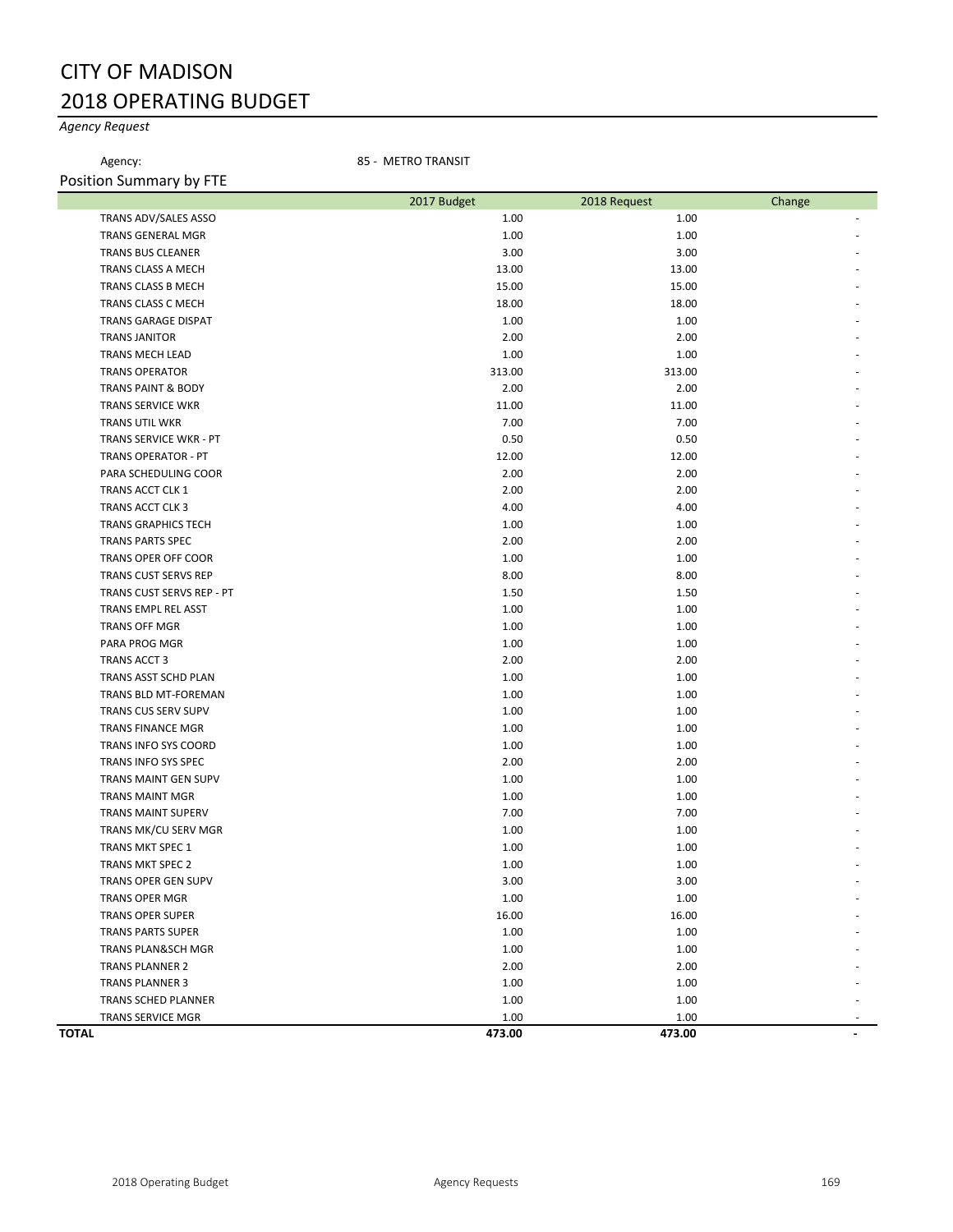# 2018 Operating Budget: Service Proposals

#### **SERVICE IDENTIFYING INFORMATION**

SELECT YOUR AGENCY:

#### Metro Transit

SELECT YOUR AGENCY'S SERVICE:

#### Fixed Route

SERVICE DESCRIPTION:

This service is responsible for: (1) planning and coordinating all fixed route transit improvements and programs, and (2) the repair and maintenance of Metro transit bus fleet. The goal of this service is to provide transportation for customers to a comprehensive network of destinations throughout the City.

#### **SERVICE GOALS**

What community need does the service address?

This service addresses the need of individuals who are seeking transportation to get safely, reliably and equitably to their jobs, health care, educational facilities and other essential destinations for a productive and satisfied life.

Who are the recipients of the service?

The primary customer for fixed route service includes residents and visitors in a 72 square mile regional service area.

What outcomes will be produced at the proposed funding level?

If current funding levels are maintained, Metro will strive to maintain key performance measures as compared to peer agencies. Metro will seek to maintain an average of 35 rides per hour which is greater than the average of 24 by peer agencies. Average cost per passenger trip at Metro is \$3.61 versus \$4.46 at peer agencies. Metro also averages 51 rides for each person in the service area versus 38 at peer agencies. Some of these performance measures are constrained by limited capacity and other issues, see question #4.

What strategies are planned for 2018 to advance the stated outcomes?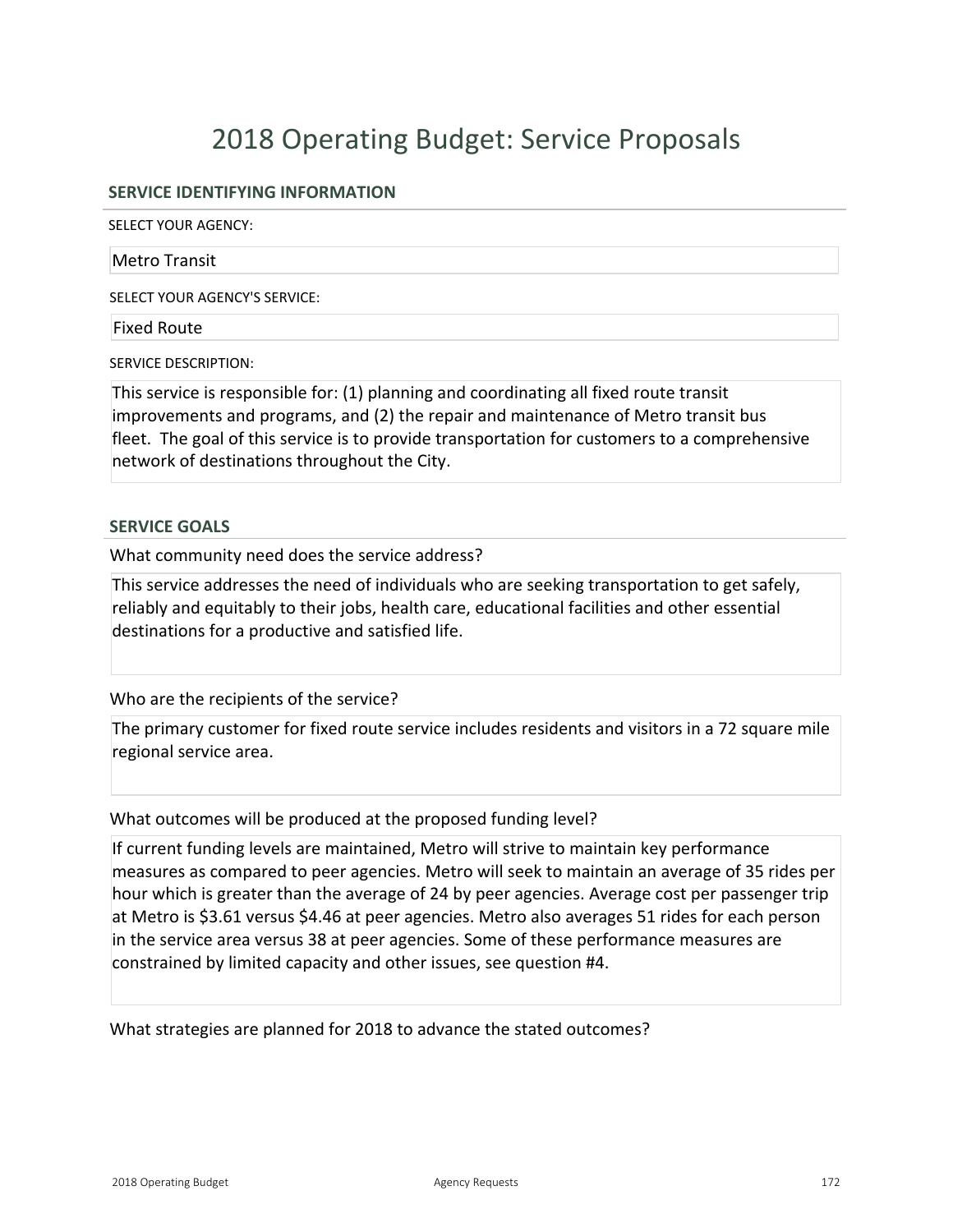In our 2017 budget request we identified the need for improved weekend service on the East Washington Avenue and Monroe Street corridors from their current level of hourly service. These two corridors are developing with high density housing and commercial properties where there should be 15 minute frequencies. Metro developed a draft proposal which would improve the Routes 6 and 7 (would become like the weekday route 3) to half-hourly service and cost \$450,000.

We are also seeking through city engineering to include funding during the Monroe Street reconstruction to operate a shuttle on weekends during construction for a cost of \$75,000 so that passengers can make their transfer connections on a reliable basis. If the #7 route on Monroe becomes the #3 (see previous paragraph), this shuttle would not be needed.

We are also seeking to use funds coming from our insurance company (Transit Mutual) in the form of excess surplus over the next 4 years to improve safety by implementing a periodic medical testing program for safety sensitive employees (similar to what is legally required for interstate bus drivers and yellow school bus drivers), and to upgrade a driver position to a Lead Trainer position, who will oversee curriculum development and our new employee and refresher training programs.

Next, in order to measure our improvement in reducing the 40% longer travelling times for blacks vs. whites, we are requesting \$75,000 for doing an annual survey to measure this and other key service equity areas.

Finally, 2018 will be the first full year where planning work will be underway for several projects that are critical to Metro's long term success in increasing capacity and reducing travel times. First, the Nakoosa Engineering and Design work will continue to put us in a position to be more shovel-ready when a new infrastructure or State of Good Repair discretionary grant comes out for USDOT. Second, we continue to work with a consultant on identifying the most urgent priorities for upgrading the facility at 1101 E. Washington with solar roofing, updated plumbing and electric, and more. Finally, we anticipate entering officially the Federal Transit Administration's (FTA) Small Starts process to develop and build the first phase of the Bus Rapid Transit System in Madison. This will include engineering, economic, and equity considerations in selecting the first corridor, and staff work in developing a proposal will either go through the existing Transit and Parking Commission, or the new Transportation Policy Board, if adopted by the Common Council in the coming months.